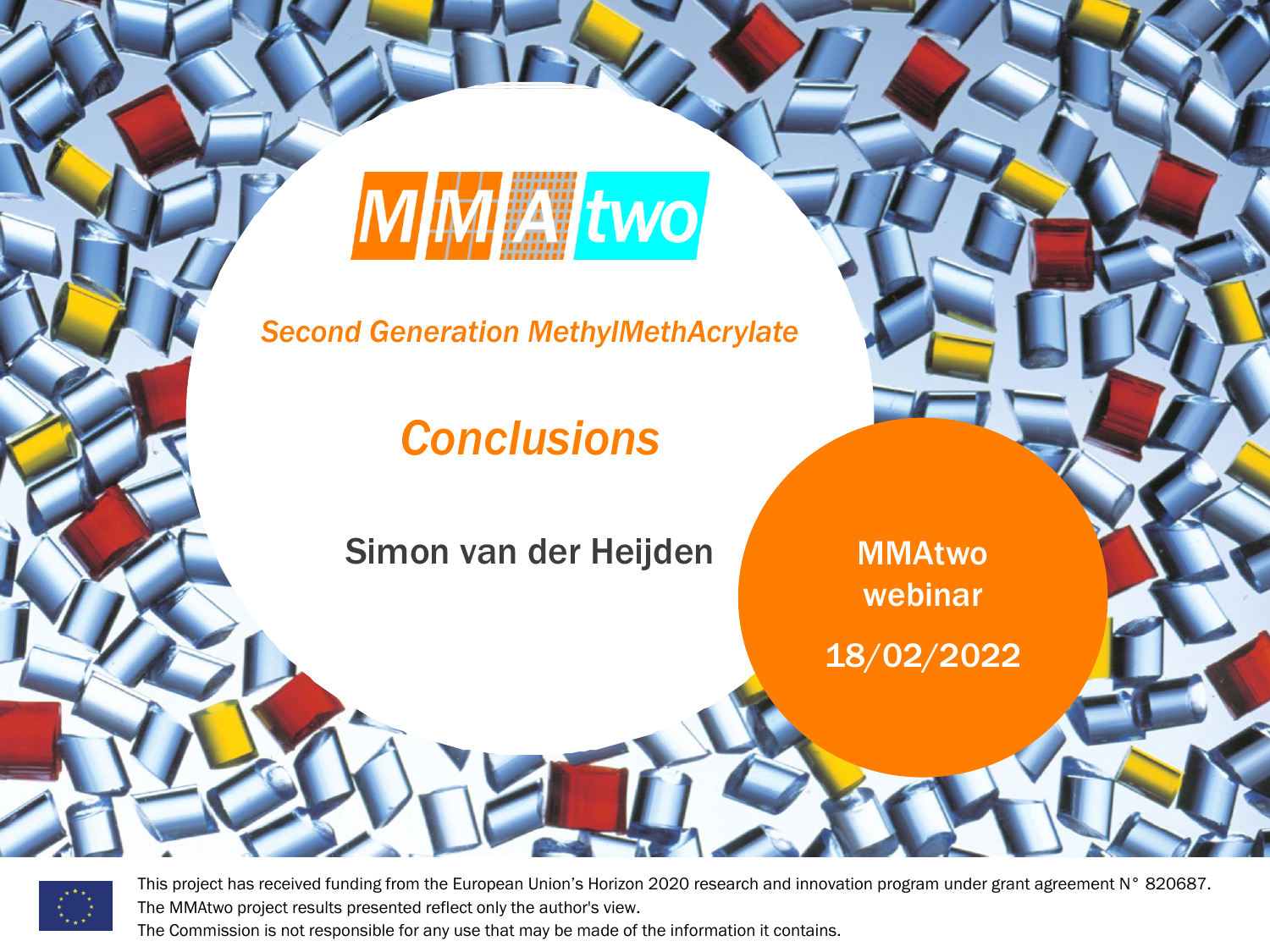

#### *Statistics*



- (5) Academic community (other than students)
- 6) Media, policy makers, general public

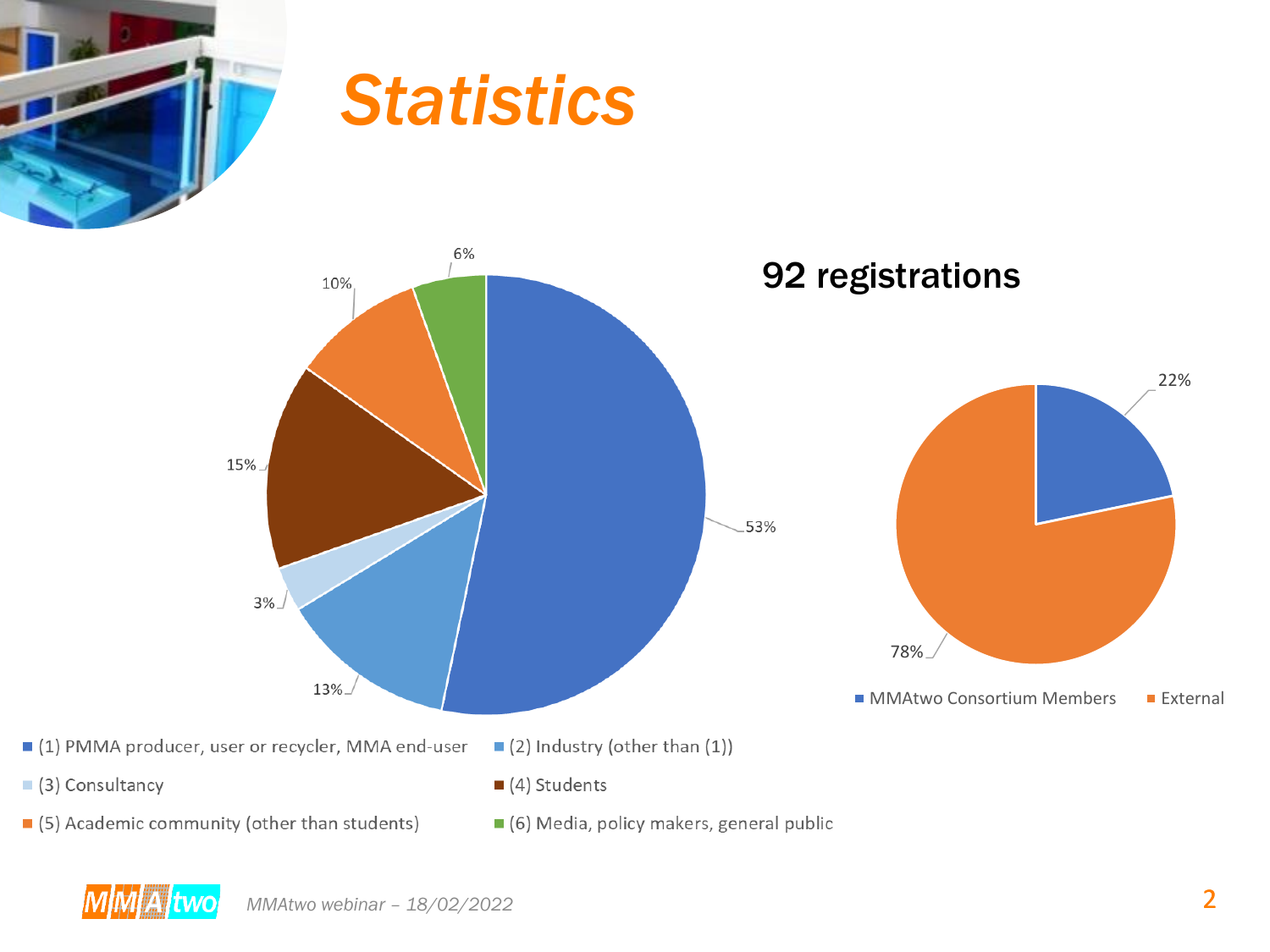

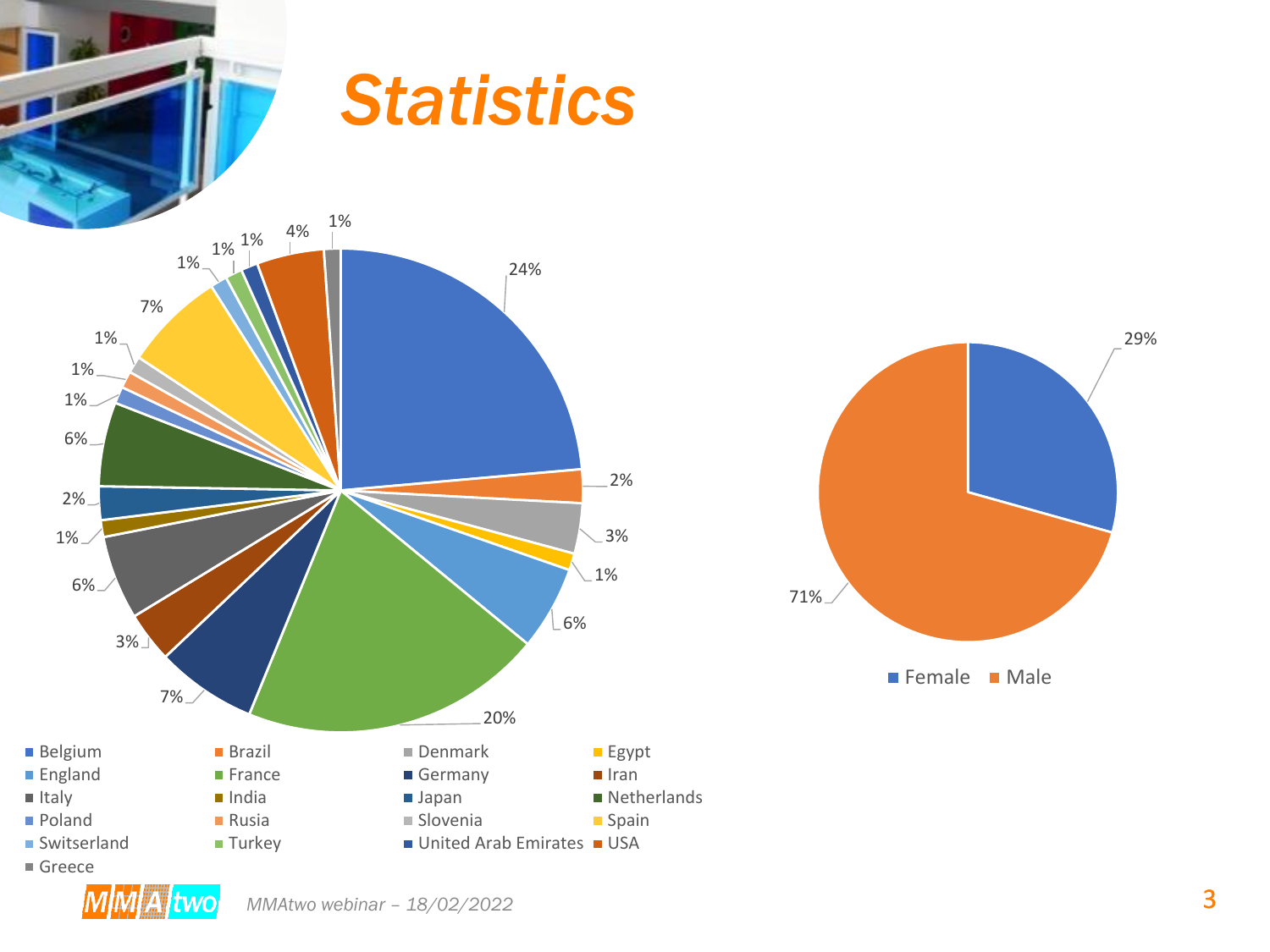

## *Availability slides and satisfaction survey*

Slides will be made available at [www.mmatwo.eu](http://www.mmatwo.eu/)

Please complete a short satisfaction survey at:

<https://nl.surveymonkey.com/r/VH2JYY9>

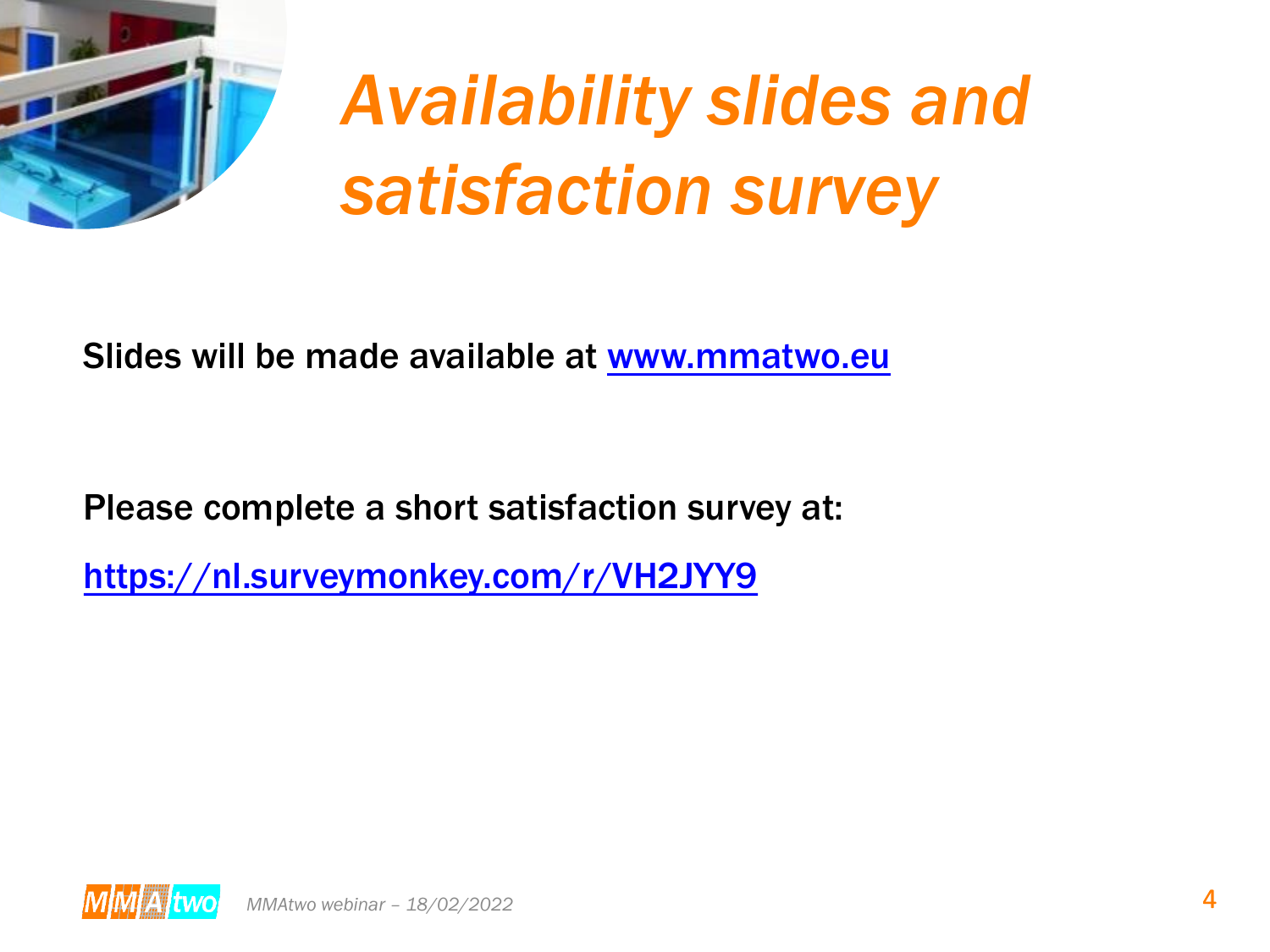

### *Still to come*

- Second workshop covering progress made in the MMAtwo project (tentative timing: May 2022)
- Book publication on polymer circularity with focus on recycling of PMMA and covering MMAtwo project results
- Keep updated via: [www.mmatwo.eu,](http://www.mmatwo.eu/) <https://nl.linkedin.com/in/mmatwo-eu-project>